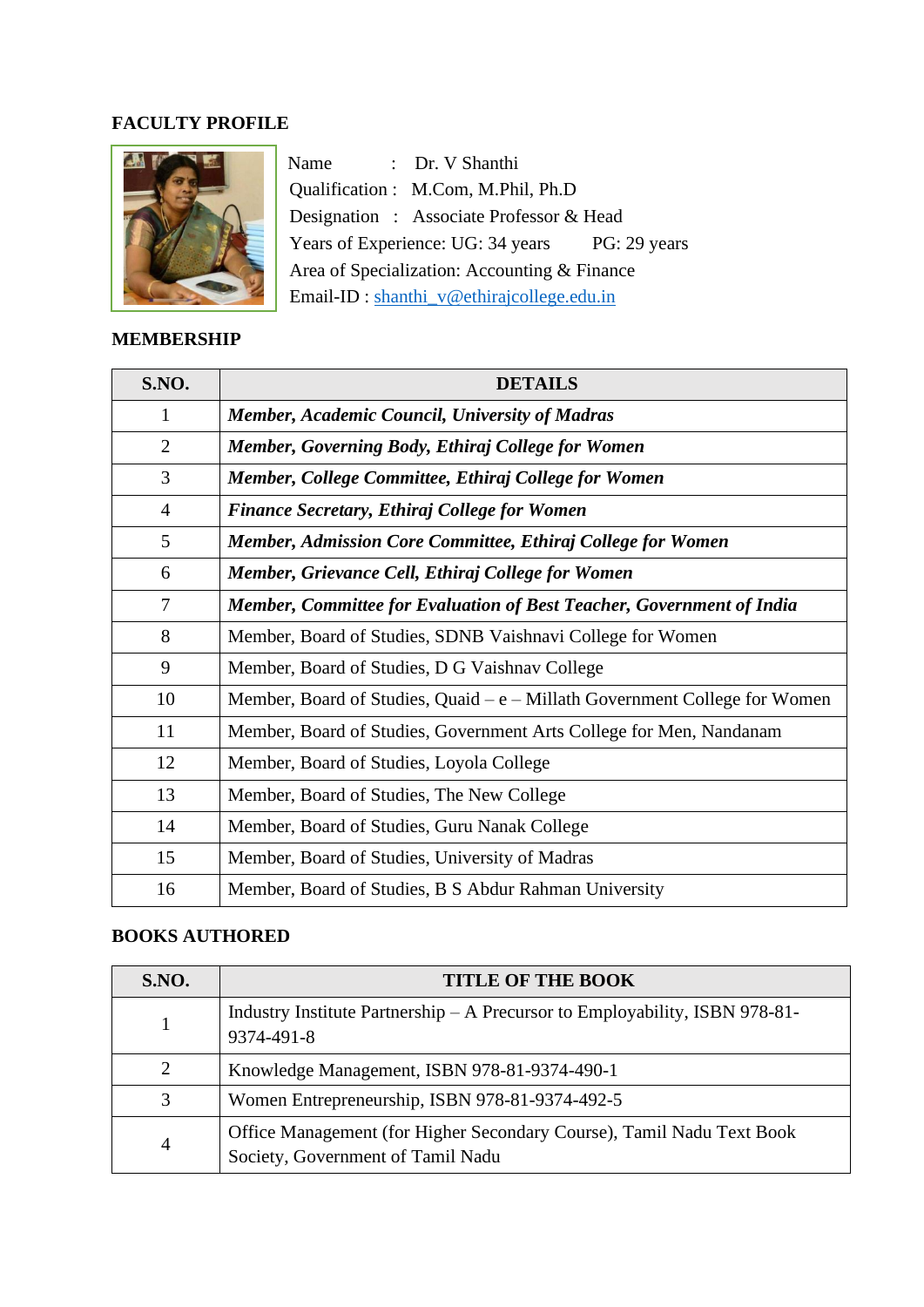### **RESEARCH GUIDANCE**

| Ph.D Guiding   |  |
|----------------|--|
| M.Phil Awarded |  |
| M.Phil Guiding |  |

### **WORKSHOPS ATTENDED**

| S.No.          | Organized by                                                           | State/<br>National/<br>International | Topic                                                                                              | Date(s)                       |
|----------------|------------------------------------------------------------------------|--------------------------------------|----------------------------------------------------------------------------------------------------|-------------------------------|
|                | Department of Corporate<br>Secretaryship, Ethiraj<br>College for Women | <b>State</b>                         | The Emerging Role of a Company<br>Secretary in Corporate<br>Governance                             | $04/06/2020$ to<br>06/06/2020 |
| $\overline{2}$ | IQAC, Ethiraj College<br>for Women                                     | National                             | Learning Management System &<br><b>Open Educational Resources: A</b><br>Student – Centric Approach | 25/01/2020                    |
| 3              | IQAC, Ethiraj College<br>for Women                                     | <b>State</b>                         | <b>NAAC</b> Regulations: A Holistic<br>Approach                                                    | 12/10/2019                    |
| 4              | ECRIC, Ethiraj College<br>for Women                                    |                                      | Research, Innovation $&$<br>Creativity"                                                            | 14/09/2019                    |

## **CONFERENCES ATTENDED / PRESENTED PAPER**

| S. No.         | Organized by                                                          | State/<br>National/<br>International | Participated<br>/Presented | Title                                                                                                                                               | Date(s)                                          |
|----------------|-----------------------------------------------------------------------|--------------------------------------|----------------------------|-----------------------------------------------------------------------------------------------------------------------------------------------------|--------------------------------------------------|
| 1              | Shri Kanyaka<br>Parameshwari Arts<br>and Science<br>College for Women | International                        | Presented                  | A Study with regard to Impact<br>of $COVID - 19$ Pandemic on<br>Cryptocurrencies                                                                    | $8^{th}$ & 9 <sup>th</sup><br>September,<br>2021 |
| $\overline{2}$ | <b>SRMIST</b>                                                         | International                        | Presented                  | Risk Perception of Customers'<br>in Online Shopping                                                                                                 | 15/07/2021                                       |
| 3              | Manonmaniam<br>Sundaranar<br>University                               | International                        | Presented                  | Green Start-up Initiative $\&$<br><b>Green Finance</b>                                                                                              | 27/08/2020                                       |
| $\overline{4}$ | <b>Guru Nanak</b><br>College                                          | International                        | Presented                  | A Study Analysing the<br>Awareness & Recognition of<br>Artificial Intelligence in<br>Institutes of Higher Learning<br>with respect to Chennai City* | 28/09/2019                                       |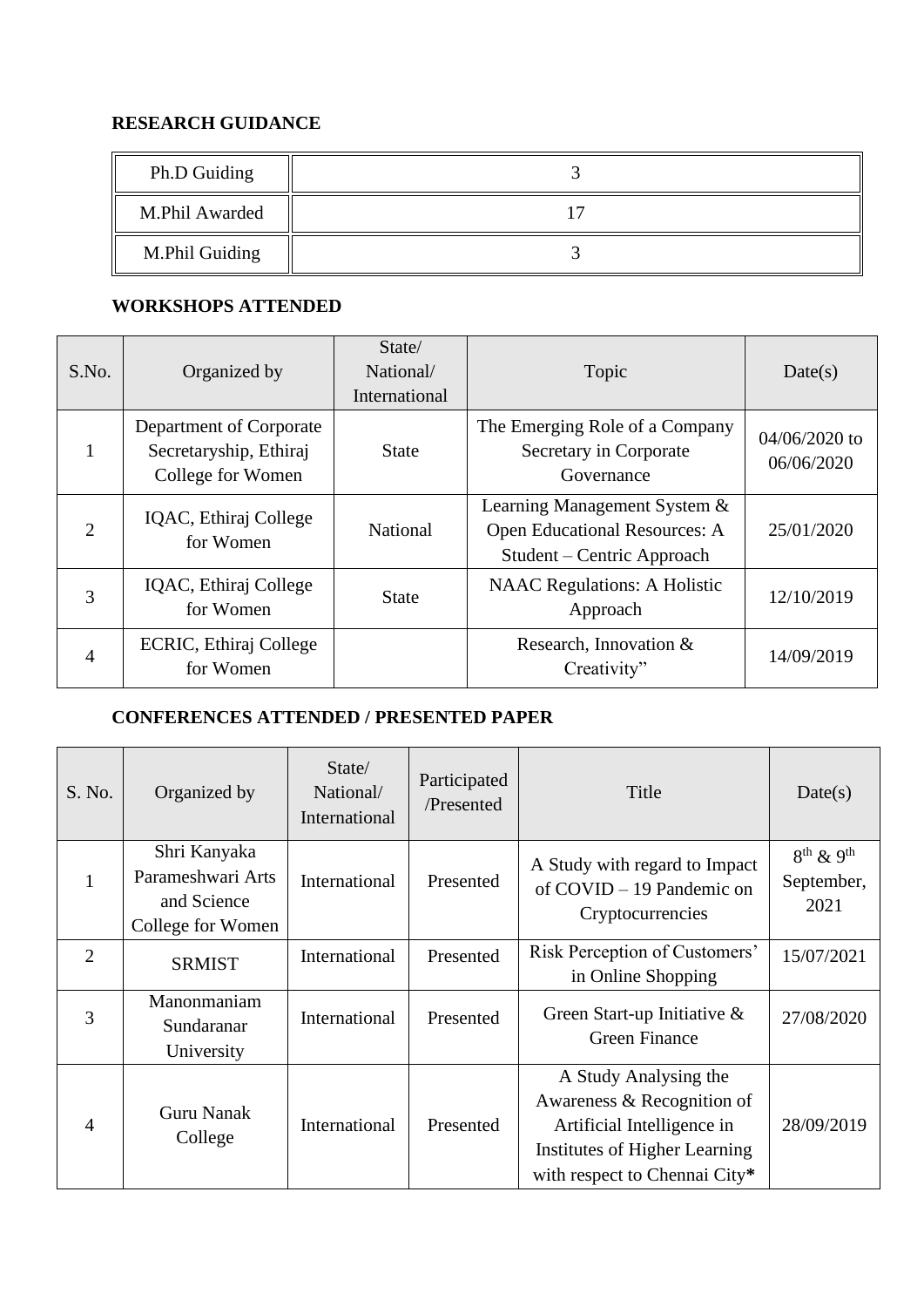| <b>JBAS</b> College for |               |           | Social Media Marketing $-A$ | $17^{th}$ & $18^{th}$ |
|-------------------------|---------------|-----------|-----------------------------|-----------------------|
|                         | International | Presented | Social Media User's         | August,               |
| Women                   |               |           | Perspective*                | 2016                  |

## **JOURNAL PUBLICATIONS**

| S. No.         | <b>Journal Name</b>                                                 | Title of the Paper                                                                                                                | <b>UGC</b><br>/SCI/S<br>CIE/W<br><b>OS</b> | ISBN / ISSN<br>Number      | <b>REFE</b><br><b>RENC</b><br>E | Date of<br>Publication/<br><b>DOI</b> |
|----------------|---------------------------------------------------------------------|-----------------------------------------------------------------------------------------------------------------------------------|--------------------------------------------|----------------------------|---------------------------------|---------------------------------------|
| 1              | Journal of<br>Fundamental &<br>Comparative<br>Research              | A Study on the Use<br>of Social Media<br>During COVID - 19<br>Pandemic                                                            |                                            | <b>ISSN: 2277-</b><br>7067 |                                 | 2021                                  |
| $\overline{2}$ | Journal of<br>Fundamental &<br>Comparative<br>Research              | A study on the<br>effectiveness of<br>online classes                                                                              |                                            | <b>ISSN: 2277-</b><br>7067 |                                 | 2021                                  |
| 3              | <b>International Journal</b><br>of Advanced Science<br>& Technology | A Study relating to<br>the application and<br>use of Artificial<br>Intelligence in the<br><b>Banking</b> sector                   |                                            | ISSN: 2005-<br>4238        |                                 | March 2020                            |
| $\overline{4}$ | Journal of Emerging<br>Technologies and<br>Innovative research      | A Study on Usage<br><b>Behaviour</b> towards<br><b>Virtual Assistant</b><br>with special<br>reference to Home<br>Users in Chennai |                                            | 1SSN-2349-<br>5162         |                                 | 12-12-2020                            |
| 5              | Journal of Emerging<br>Technologies and<br>Innovative research      | Customers<br>Perception towards<br>the use of Chatbots<br>in Banking with<br>respect to Chennai<br>City                           |                                            | ISSN-2349-<br>5162         |                                 | 04-04-2020                            |
| 6              | Purakala                                                            | <b>Green Banking</b><br>Initiatives of SBI<br>and its impact on<br>Customer<br>Satisfaction                                       |                                            | ISSN-0971-<br>2143         |                                 | 08-04-2020                            |
| $\overline{7}$ | Psychology And<br><b>Education Journal</b>                          | A Study on<br>Costumer's Attitude<br>towards Eco-<br>Friendly Household<br>Goods                                                  |                                            | <b>ISSN: 1553-</b><br>6939 |                                 | 16-10-2020                            |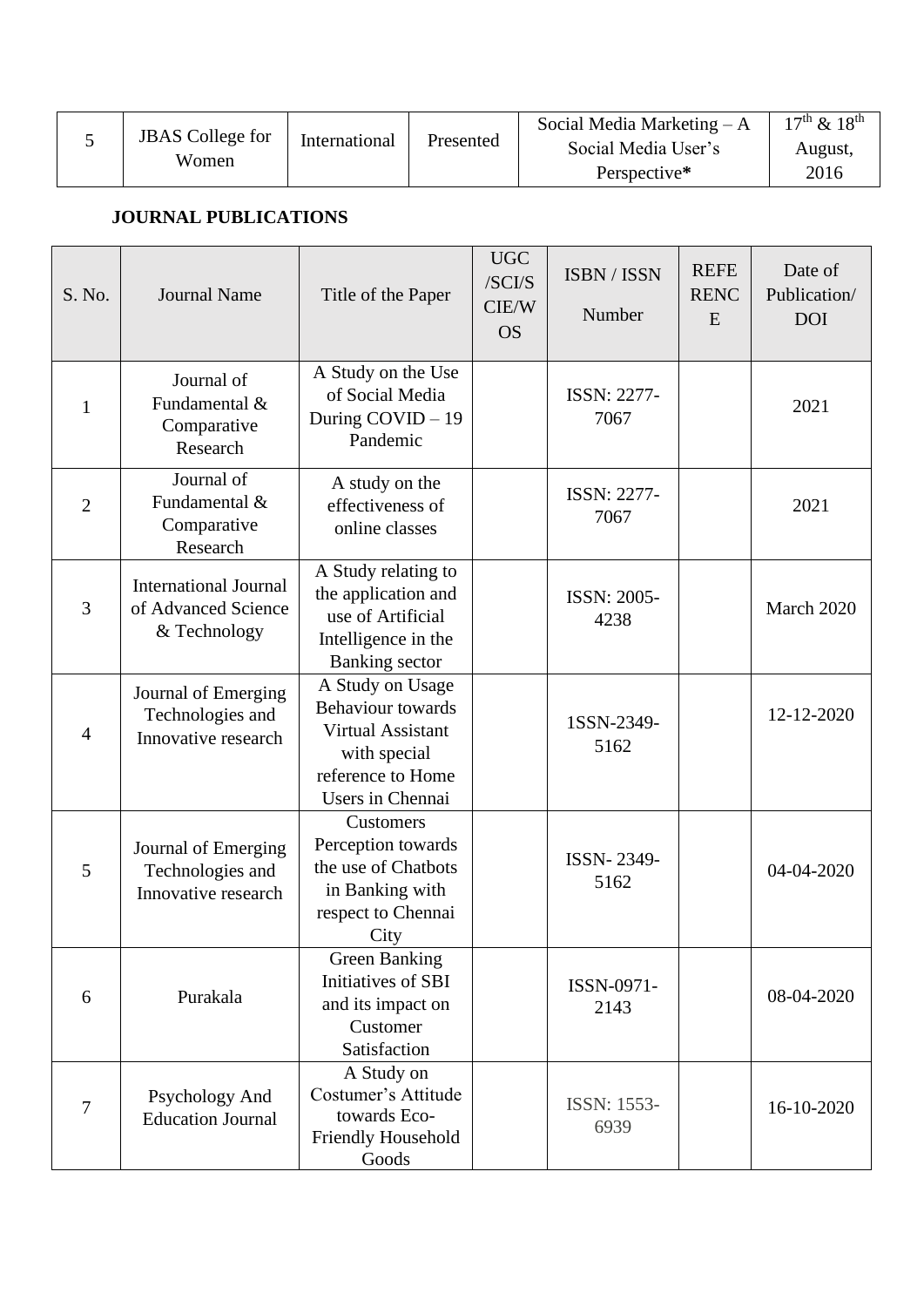| 8  | Journal of Emerging<br>Technologies and<br>Innovative research                            | A Study Analysing<br>the Awareness and<br>Recognition of<br>Artificial<br>Intelligence in<br>Institute of Higher<br>Learning with<br>respect to Chennai<br>City                            | ISSN-2349-<br>5162                               | 06-06-2019 |
|----|-------------------------------------------------------------------------------------------|--------------------------------------------------------------------------------------------------------------------------------------------------------------------------------------------|--------------------------------------------------|------------|
| 9  | Journal of Emerging<br>Technologies and<br><b>Innovative Research</b>                     | A Study relating to<br><b>Buying Behaviour</b><br>of Customers with<br>respect to Select<br>Online food<br>Aggregators in<br>Chennai City                                                  | $ISSN - 2349 -$<br>5162                          | 04-06-2019 |
| 10 | Journal of Emerging<br>Technologies and<br>Innovative research                            | e-Learning as an<br>Effective<br>Knowledge<br>Management<br>Practice in<br>Institutions of<br><b>Higher Learning</b>                                                                       | ISSN-2349-<br>5162                               | 06-06-2019 |
| 11 | <b>International Journal</b><br>of Research and<br><b>Analytical Reviews</b>              | A Study Relating to<br>GST and Its Impact<br>on Economic<br>Welfare                                                                                                                        | E-ISSN-2348-<br>1269 P- ISSN -<br>2349-5138      | 04-12-2018 |
| 12 | <b>International Journal</b><br>of Research and<br><b>Analytical Review</b>               | A Study Relating to<br>Awareness and<br>Recognition of<br>Human Capital by<br>Accounting<br>Professionals                                                                                  | E-ISSN-<br>2348-1269 P-<br>ISSN-2349-<br>5138    | 04-12-2018 |
| 13 | <b>International Journal</b><br>of Research and<br><b>Analytical Reviews</b>              | <b>Structural Capital</b><br>and Organizational<br>Effectiveness                                                                                                                           | E ISSN-2348-<br>1269 PRINT<br>ISSN-2349-<br>5138 | 04-12-2018 |
| 14 | <b>International Journal</b><br>of Humanities and<br>Social Science<br>Invention (IJHSSI) | Employee<br>Capability,<br>Employee<br>Satisfaction and<br>Employee<br>Sustainability $-$ Sub-<br><b>Contracts of Human</b><br>Capital as a<br>component of<br><b>Intellectual Capital</b> | e-ISSN-2319-<br>7722 p- ISSN-<br>2319-7714       | 05-05-2018 |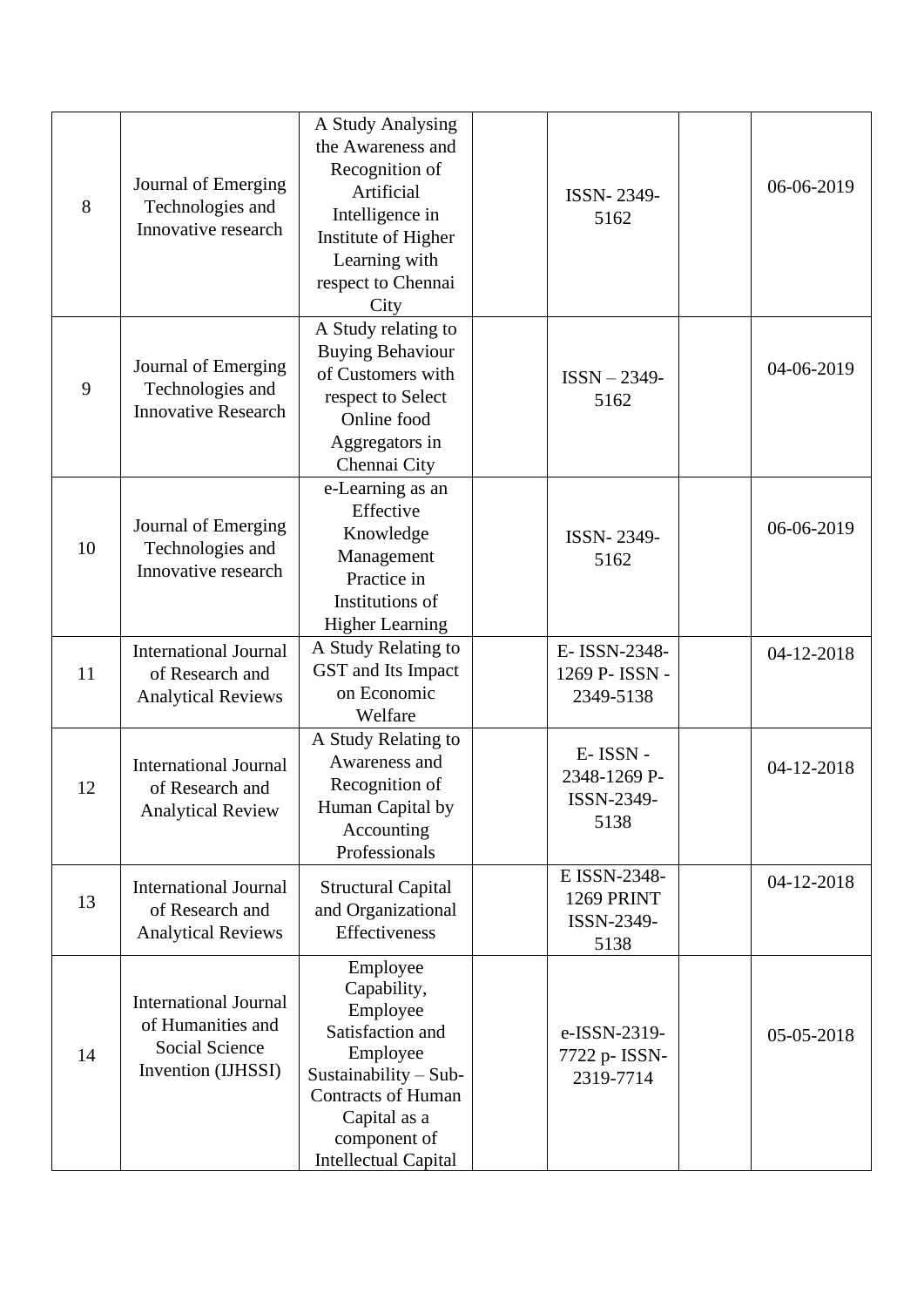| 15 | Journal of Emerging<br>Technologies and<br><b>Innovative Research</b>                         | A Study Relating to<br>Awareness and<br>Recognition of<br><b>Customer Capital by</b><br>Accounting<br>Professionals<br>A Study Relating to                                        |                                                        | 12-12-2018 |
|----|-----------------------------------------------------------------------------------------------|-----------------------------------------------------------------------------------------------------------------------------------------------------------------------------------|--------------------------------------------------------|------------|
| 16 | Journal of Emerging<br>Technologies and<br><b>Innovative Research</b>                         | Awareness and<br>Recognition of<br><b>Structural Capital by</b><br>Accounting<br>Professionals                                                                                    | ISSN-2349-<br>5162                                     | 12-12-2018 |
| 17 | Emperor<br><b>International Journal</b><br>of Finance and<br>Management<br>Research           | A Study on<br>Registration of GST<br>and Its Impact on<br><b>Business</b>                                                                                                         | ISSN-2395-<br>5929                                     | 10-10-2018 |
| 18 | <b>International Journal</b><br>of Emerging<br>Technologies and<br><b>Innovative Research</b> | I-service Quality<br>and Its Implications<br>on Customer<br>Loyalty                                                                                                               | ISSN-2349-<br>5162                                     | 05-05-2018 |
| 19 | <b>International Journal</b><br>of Humanities and<br>Social Science<br>Invention              | Employee<br>Capability,<br>Employee<br>Satisfaction and<br>Employee<br>Sustainability - Sub<br>constructs of Human<br>Capital as a<br>Component of<br><b>Intellectual Capital</b> | ISSN-2319-<br>7714                                     | 05-05-2018 |
| 20 | Shanlax International<br>Journal of<br>Management                                             | The Impact of<br>Hawthorne Effect on<br>Professors Working<br>in Colleges with<br>Reference to<br>Chennai City                                                                    | <b>ISSN 2321-</b><br>4643                              | 04-04-2018 |
| 21 | Shanlax International<br>Journal of Commerce                                                  | <b>Valuation Intricacies</b>                                                                                                                                                      | <b>ISSN 2320-</b><br>4168                              | 02-04-2018 |
| 22 | <b>International Journal</b><br>of Emerging<br>Technologies and<br><b>Innovative Research</b> | Impact of<br>Demonetisation on<br>the General Public                                                                                                                              | ISSN-2349-<br>5162                                     | 04-04-2018 |
| 23 | <b>International Journal</b><br>of Exclusive<br>Management<br>Research [IJEMR]                | <b>Intellectual Capital</b><br>Measurement: The<br>Yes and No                                                                                                                     | <b>ISSN 2249-</b><br>2585 PRINT-<br>ISSN-2249-<br>8672 | 02-04-2018 |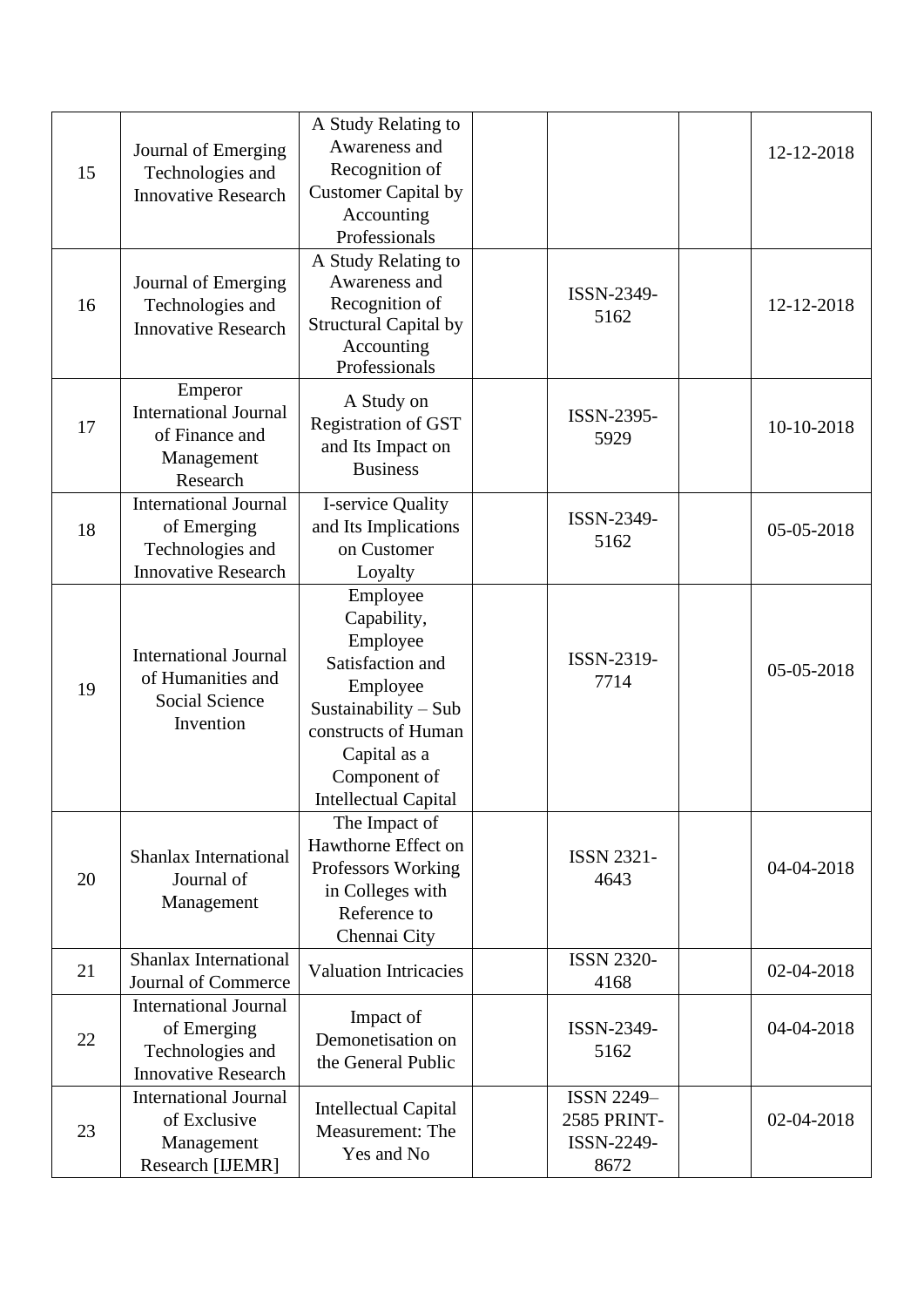| 24 | International Journal<br>of Multidisciplinary<br>Research and<br><b>Modern Education</b>             | Conceptualising<br>Knowledge<br>Management                            | ISSN (Online)<br>$2454 - 6119$                 | 01-04-2018        |
|----|------------------------------------------------------------------------------------------------------|-----------------------------------------------------------------------|------------------------------------------------|-------------------|
| 25 | <b>International Journal</b><br>of Advanced<br>Scientific Research<br>and Development                | Impact of eWom on<br>the Purchase<br>Decision of the<br>Consumers     | P-ISSN 2394-<br>8906, e-ISSN<br>2395-6089      | 03-09-2016        |
| 26 | <b>International Journal</b><br>of Management and<br><b>Social Science</b><br><b>Research Review</b> | Social Media<br>Marketing $- A$<br>Social Media User's<br>Perspective | ISSN: 2349 -<br>6738, E-ISSN:<br>$2349 - 6746$ | September<br>2016 |

## **FDP/STTP ATTENDED**

| S. No.         | Organized by                              | State/<br>National/<br>International | Topic                                                                             | Date(s)    |
|----------------|-------------------------------------------|--------------------------------------|-----------------------------------------------------------------------------------|------------|
|                | $ICSI - SIRC & IQAC$ , The<br>New College | National                             | <b>Recent Amendments in Companies</b><br>Act, 2013                                | 27/05/2020 |
| $\overline{2}$ | Anna Adarsh College for<br>Women & ICSI   | National                             | Financial Planning & Investment<br>Avenues for Different Segments of<br>Investors | 23/07/2021 |

# **WEBINARS ATTENDED**

| S. No. | Organized by                                                           | State/<br>National/<br>International | Topic                                                                     | Date(s)    |
|--------|------------------------------------------------------------------------|--------------------------------------|---------------------------------------------------------------------------|------------|
| 1      | Department of Corporate<br>Secretaryship, Ethiraj College for<br>Women | <b>State</b>                         | Plan your Financial Future                                                | 02/06/2020 |
| 2      | Department of Corporate<br>Secretaryship, Ethiraj College for<br>Women | <b>State</b>                         | How to build a Career $-$ No<br><b>Shortcuts</b>                          | 09/07/2020 |
| 3      | Department of Corporate<br>Secretaryship, Ethiraj College for<br>Women | State                                | Effective and Safe Usage of<br>Social Media for Career<br><b>Building</b> | 10/07/2020 |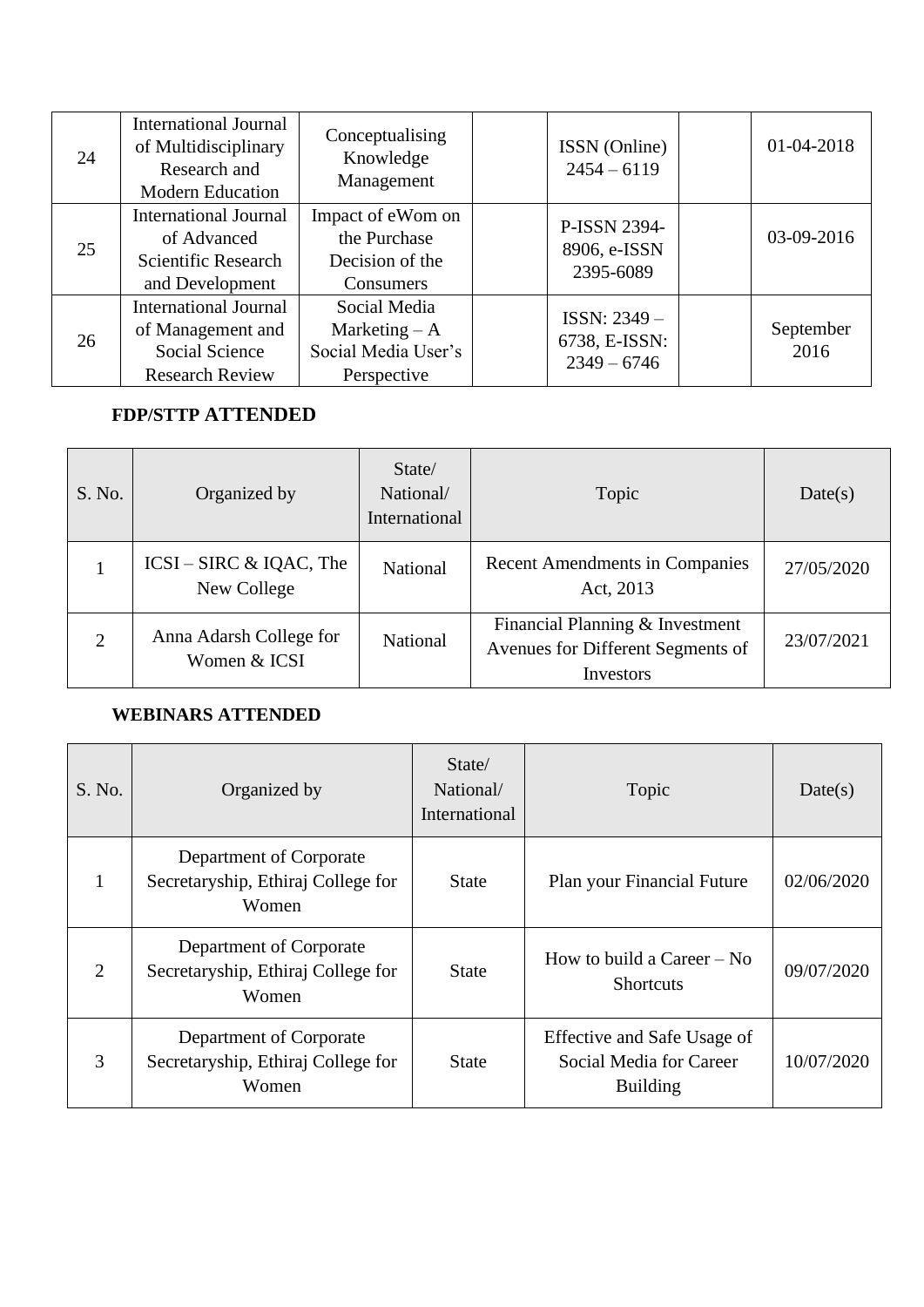| $\overline{4}$ | Department of Corporate<br>Secretaryship, Ethiraj College for<br>Women | <b>State</b> | The Psychological Impact of<br>Covid $-19$ on Students | 09/03/2021 |
|----------------|------------------------------------------------------------------------|--------------|--------------------------------------------------------|------------|
| 5              | Department of Corporate<br>Secretaryship, Ethiraj College for<br>Women | National     | Impact of Pandemic on<br>Consumerism                   | 30/12/2021 |

#### **AWARDS RECEIVED:**

- $\checkmark$  Certificate of Commendation, ACCA (UK), London, May 2018
- $\checkmark$  Certificate of Commendation, Global FTI, May 2018
- $\checkmark$  Velunachiyar Award, Change makers of Chennai by The Radio City, 2019
- $\checkmark$  Dr. Radhakrishnan Teaching Excellence Award by Lion's Club (International), 2019
- $\checkmark$  Best Teacher Award, Lions Clubs International
- $\checkmark$  Best Teacher Award, ROTARY International

#### **OTHERS:**

- $\checkmark$  Co-ordinator, UGC funded Add-On Course, 2008 2013
- $\checkmark$  Former OSA Treasurer, Ethiraj College for Women
- $\checkmark$  Former PTA Secretary, Ethiraj College for Women
- $\checkmark$  Vice Chancellor's Nominee, Selection Committee, Guru Nanak College, 2021 2022
- $\checkmark$  Member, Expert Committee for scrutiny of CAS (Career Advancement Scheme), The New College, 2021 – 2022
- $\checkmark$  Member, Expert Committee for scrutiny of CAS (Career Advancement Scheme), SIVET College, 2021 – 2022
- $\checkmark$  Research Advisory Committee, Loyola College, 2021 2022
- ✓ Vice Chancellor's Nominee, Selection Committee, Anna Adarsh College for Women,  $2020 - 2021$
- $\checkmark$  Research Advisory Committee, The New College, 2020 2021
- $\checkmark$  Research Advisory Committee, Pachaiyappa's College for Men, 2020 2021
- $\checkmark$  Member, Selection Committee, Loyola College, 2020 2021
- ✓ Member, Inspection Commission, Dhanalakshmi Srinivasan Arts and Science College,  $2020 - 2021$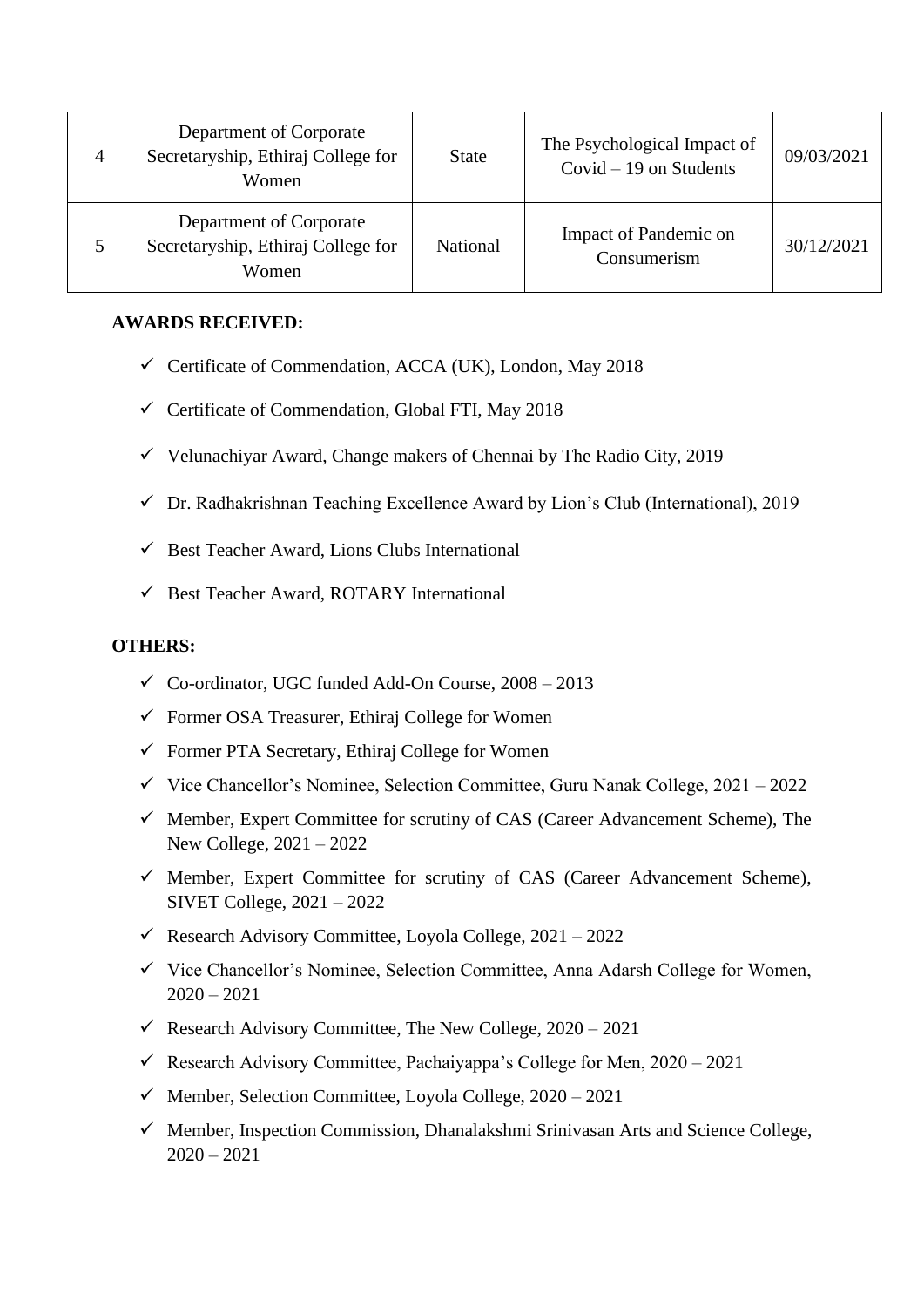- $\checkmark$  Member, Inspection Commission, Apollo Arts and Science College, 2020 2021
- $\checkmark$  Member, Inspection Commission, St. Thomas College of Arts and Science, 2020 2021
- ✓ Member, Inspection Commission, Kanchi Sri Mahalakshmi Arts and Science College,  $2020 - 2021$
- $\checkmark$  Member, Inspection Commission, S S K V College of Arts and Science, 2019 2020
- $\checkmark$  Member, Inspection Commission, Valliammal College for Women, 2019 2020
- $\checkmark$  Member, Inspection Commission, Nazareth College of Arts and Science, 2019 2020
- $\checkmark$  Research Advisory Committee, The New College, 2019 2020
- $\checkmark$  Member, Inspection Commission, Ponnusamy Nadar College of Arts and Science, 2019 – 2020
- $\checkmark$  Member, Inspection Commission, Shri Krishnaswamy College for Women, 2019 2020
- $\checkmark$  Member, Inspection Commission, Sree Sastha Arts and Science College, 2019 2020
- $\checkmark$  Member, Inspection Commission, Government Arts and Science College, 2019 2020
- ✓ Member, Academic Revision of UG curriculum, Pachaiyappa's College for Men, 2019 – 2020
- $\checkmark$  External Auditor, Academic Audit, The New College, 2018 2019
- $\checkmark$  Resource Person, Topic "Building Relational Capital" at Endoor Sales & Service, 2017  $-2018$
- $\checkmark$  Subject Expert in Selection Committee, SRM Institute of Science and Technology,  $2018 - 2019$
- $\checkmark$  Resource person at the 4<sup>th</sup> International Conference on Business Research, SRM University, 2017 – 2018
- $\checkmark$  Resource person at the Seminar on "e-Banking Services" at C.S.I. Ewart Women's Christian College, 2017 – 2018
- ✓ Chairperson, State Level Seminar on Modern Banking Services Opportunities and Challenges, Government Arts College for Men, 2017 – 2018
- $\checkmark$  Resource Person, Topic "Significance of Interpersonal Skills" at Endoor Sales & Service, 2017 – 2018
- $\checkmark$  Member, Inspection Commission, Quaid e Millath Government College for Women, 2017 – 2018
- $\checkmark$  Member, Inspection Committee, Thiruthangal Nadar College, 2017 2018
- $\checkmark$  Subject Expert, Selection Committee, Anna Adarsh College for Women, 2017 2018
- $\checkmark$  Subject Expert in Selection Committee, Sindhi College, 2017 2018